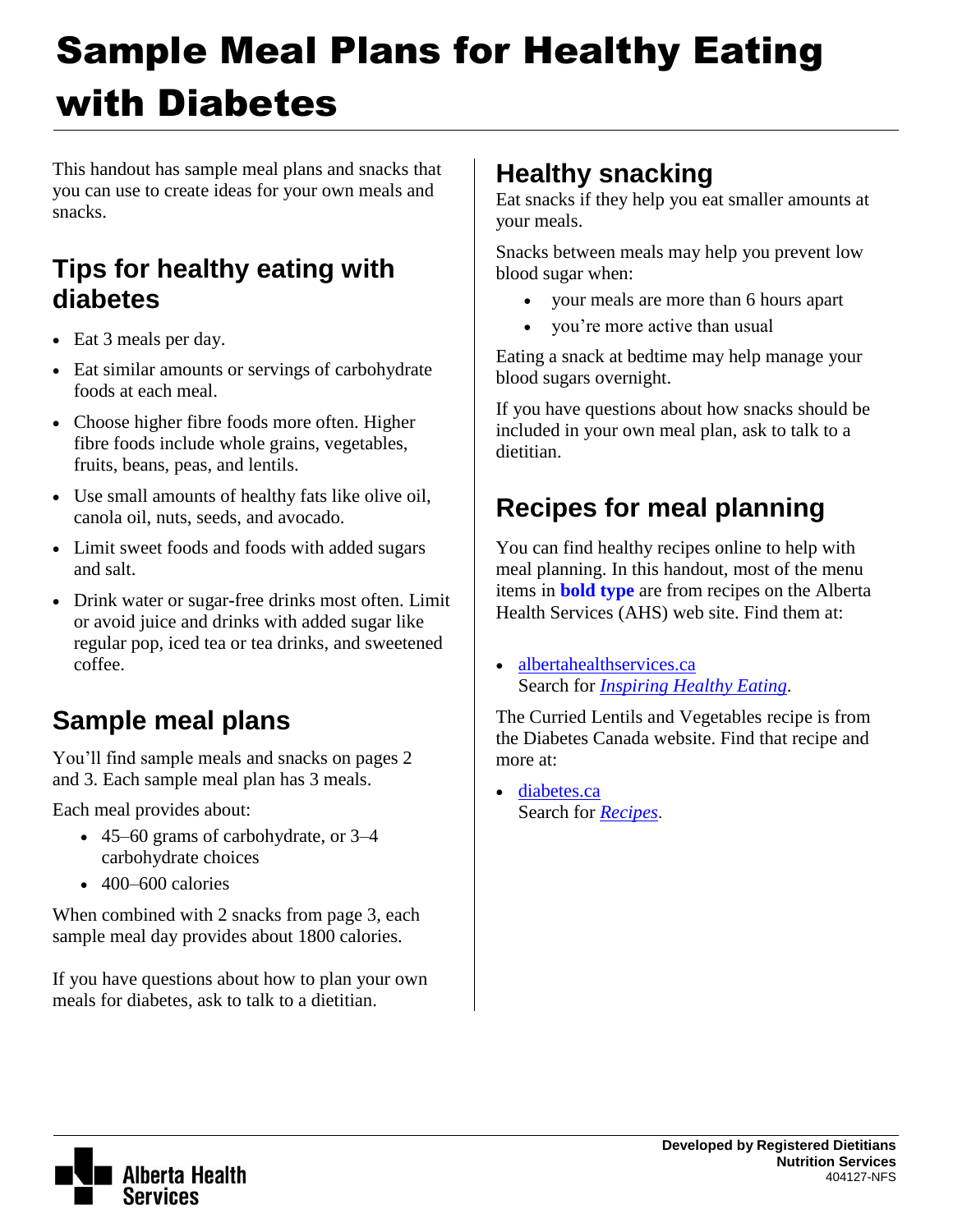### **Sample Meal Plans**

#### **Day 1**

#### **Breakfast**

¾ cup (175 mL) cooked oatmeal ½ cup (125 mL) 1% milk 1 Tbsp (15 mL) nuts  $\frac{1}{2}$  cup (125 mL) blueberries 1 slice (30 grams) whole wheat toast 1 Tbsp (15 mL) peanut butter

#### **Lunch**

2 slices (60 grams) whole wheat bread  $\frac{1}{4}$  cup (60 mL) canned tuna 1 tsp (5 mL) light mayonnaise  $\frac{3}{4}$  cup (175 mL) plain 0–2% M.F. yogurt with  $\frac{1}{2}$  cup (125 mL) berries and 2 Tbsp (30 mL) bran cereal 1 cup (250 mL) raw vegetable sticks with 1 Tbsp (15 mL) salad dressing

#### **Supper**

1 cup (250 mL) **[Curried Lentils and](https://www.diabetes.ca/managing-my-diabetes/recipes/curried-lentils---vegetables)  [Vegetables](https://www.diabetes.ca/managing-my-diabetes/recipes/curried-lentils---vegetables)**  $\frac{1}{2}$  cup (125 mL) green peas 1–6 inch (15 cm) whole wheat roti 1 cup (250 mL) 1% milk

Milk Fat  $=$  M.F.

#### **Day 2**

#### **Breakfast**

- 2 slices (60 grams) whole wheat toast
- 2 egg **[Omelett](http://www.albertahealthservices.ca/assets/info/nutrition/if-nfs-easy-oven-omelette.pdf)e** with grilled peppers, onions, mushrooms
- 1 ounce (30 grams) lower fat cheese
- 1 large banana

#### **Lunch**

1½ cup (375 mL) **[Hamburger Vegetable](http://www.albertahealthservices.ca/assets/info/nutrition/if-nfs-hamburger-vegetable-soup.pdf)  [Soup](http://www.albertahealthservices.ca/assets/info/nutrition/if-nfs-hamburger-vegetable-soup.pdf)** 4 whole grain crackers 1 cup (250 mL) 1% milk 1 small pear

#### **Supper**

1 medium baked potato 2½ ounces (75 grams) baked chicken  $\frac{1}{2}$  cup (125 mL) mixed vegetables 1 cup (250 mL) tossed salad with 1 Tbsp (15 mL) dressing 1 cup (250 mL) 1% milk 1 tsp (5 mL) non-hydrogenated margarine 3 arrowroot cookies



#### **Day 3**

#### **Breakfast**

#### **[Yogurt Parfait:](http://www.albertahealthservices.ca/assets/info/nutrition/if-nfs-yogurt-parfaits.pdf)**

- $\cdot$   $\frac{1}{2}$  cup (125 mL) canned fruit in juice, drained
- $\frac{3}{4}$  cup (175 mL) 0–2% M.F. no added sugar yogurt
- $\cdot$  <sup>1</sup>/4 cup (60 mL) flaked bran cereal
- 1 slice (30 grams) whole grain toast with 2 tsp (10 mL) nut butter and 2 tsp (10 mL) jam

#### **Lunch**

Egg and cheese muffin:

- 1 whole wheat English muffin
- 1 poached egg
- 1 ounce (30 grams) lower fat cheese
- $\bullet$   $\frac{1}{8}$  avocado

1 cup (250 mL) tomato/cucumber slices 1 cup (250 mL) 1% milk ½ large banana

#### **Supper**

1 cup (250 mL) **[Spanish Rice and Beans](http://www.albertahealthservices.ca/assets/info/nutrition/if-nfs-spanish-rice-and-beans.pdf)** 1 ounce (30 grams) lower fat shredded cheese ½ cup (125 mL) cooked carrots 1 cup (250 mL) tossed salad with tomatoes, cucumbers with 2 tsp (10 mL) olive oil and lime juice 1 cup (250 mL) 1% milk 1 cup (250 mL) strawberries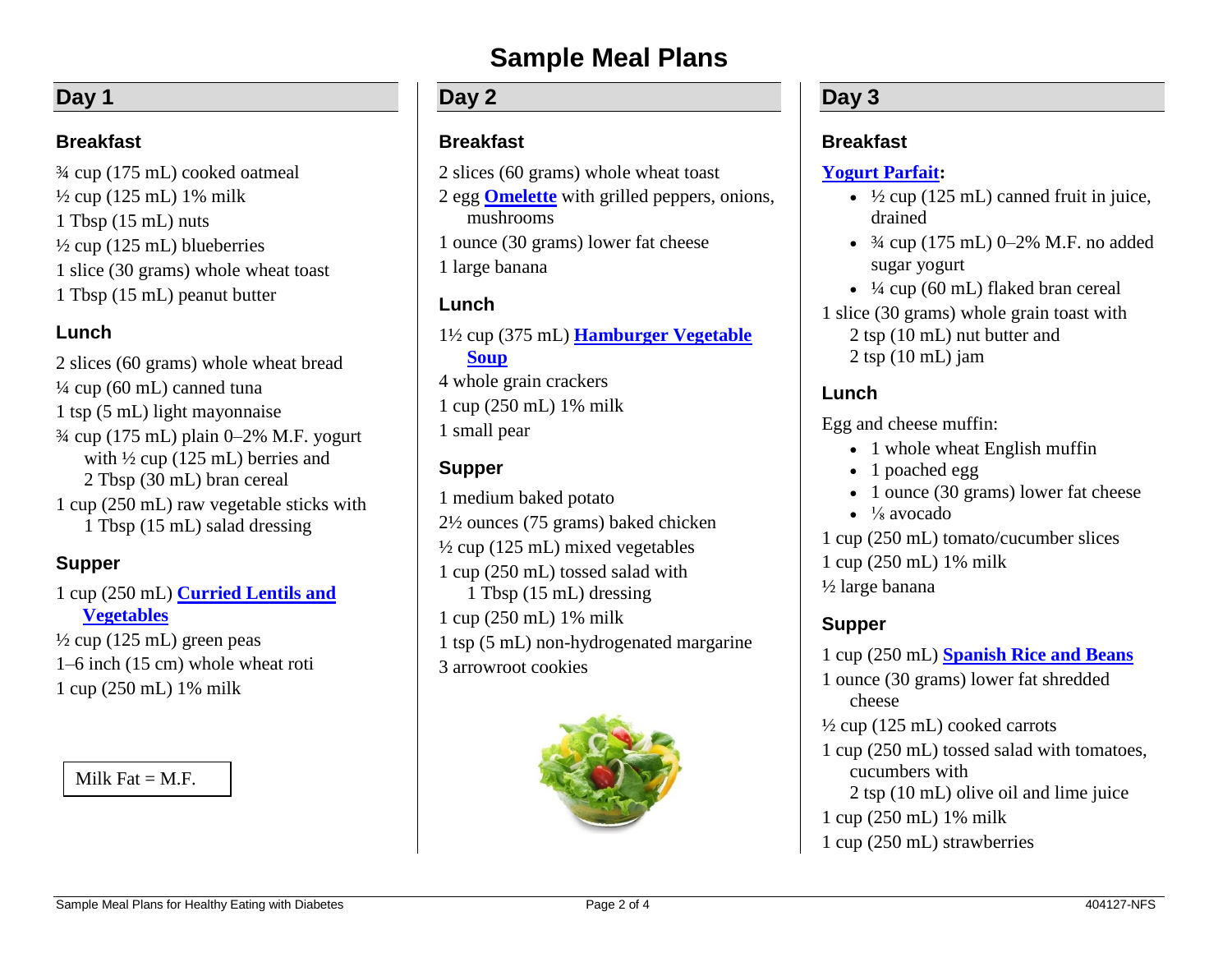#### **Day 4**

#### **Breakfast**

2 pancakes (4 inch or 10 cm) **[Wheat and](http://www.albertahealthservices.ca/assets/info/nutrition/if-nfs-wheat-and-oat-pancakes.pdf)  [Oat Pancakes](http://www.albertahealthservices.ca/assets/info/nutrition/if-nfs-wheat-and-oat-pancakes.pdf)** with

2 Tbsp (60 mL) no added sugar syrup

1 scrambled egg

1 cup (250 mL) frozen blueberries, thawed

#### **Lunch**

#### **[Chicken pita:](http://www.albertahealthservices.ca/assets/info/nutrition/if-nfs-chicken-pitas.pdf)**

- $\bullet$  1–6 inch (15 cm) whole wheat pita
- 2 ounces (60 grams) roasted chicken breast
- $\cdot$  1½ cup (375 mL) spinach
- $\bullet$  1 Tbsp (15 mL) light mayonnaise
- $\frac{3}{4}$  cup (175 mL) no sugar added 0–2% M.F. yogurt

1 medium apple

#### **Supper**

1 cup (250 mL) couscous or **[Couscous Salad](http://www.albertahealthservices.ca/assets/info/nutrition/if-nfs-couscous-salad.pdf)** 2½ ounces (75 grams) baked salmon ½ cup (125 mL) cooked vegetables (pepper, onion, and spinach mix) 1 cup (250 mL) tossed salad with 1 Tbsp (15 mL) salad dressing 1 cup (250 mL) 1% milk

 $\frac{1}{2}$  cup (125 mL) canned fruit in juice

#### **Day 5**

#### **Breakfast**

 $\frac{1}{2}$  whole wheat bagel (60 grams) with 2 tsp (10 mL) peanut butter  $\frac{1}{4}$  cup (60 mL) cottage cheese 1 medium orange, sliced 1 cup (250 mL) 1% milk

#### **Lunch**

1 cup (250 mL) hearty soup **[\(Curried](http://www.albertahealthservices.ca/assets/info/nutrition/if-nfs-curried-squash-and-sweet-potato-soup.pdf)  [Squash and Sweet Potato Soup\)](http://www.albertahealthservices.ca/assets/info/nutrition/if-nfs-curried-squash-and-sweet-potato-soup.pdf)** Tuna salad:

- $\cdot$   $\frac{1}{4}$  cup (60 mL) canned tuna
- $\bullet$  1 Tbsp (15 mL) light mayonnaise

6–8 (50 grams) wheat crackers ½ medium carrot, cut into sticks

1 cup (250 mL) 1% milk

#### **Supper**

2½ ounces (75 grams) lean pork chop 1 cup (250 mL) baked yams ½ cup (125 mL) steamed broccoli  $\frac{1}{2}$  cup (125 mL) mixed vegetables 1 tsp (5 mL) non-hydrogenated margarine ½ slice banana bread **[\(Banana and Carrot](http://www.albertahealthservices.ca/assets/info/nutrition/if-nfs-banana-and-carrot-bread.pdf)  [Bread\)](http://www.albertahealthservices.ca/assets/info/nutrition/if-nfs-banana-and-carrot-bread.pdf)** 



# **Snacks**

#### **15 grams carbohydrate**

- 1 piece of fruit (medium apple or orange; small pear; or  $\frac{1}{2}$  large banana)
- 3 cups (750 mL) air popped popcorn with 1 tsp (5 mL) margarine or oil
- $\cdot$  <sup>1</sup>/4 cup (60 mL) cottage cheese with <sup>1</sup>/2 cup (125 mL) pineapple chunks, drained
- 2 Tbsp (30 mL) nuts and 15 grapes
- $\bullet$  1 (30 grams) high-fibre granola bar (4 grams of fibre or higher)
- $\bullet$  1 cup (250 mL) carrots, celery, and cucumbers with 2 Tbsp (30 mL) low fat dressing or  $\frac{1}{4}$  cup (60 mL) hummus
- $\frac{3}{4}$  cup (175 mL) 0–2% M.F. yogurt, plain or no sugar added

#### **30 grams carbohydrate**

- ¼ cup (60 mL) hummus **[\(Chick Pea Dip\)](http://www.albertahealthservices.ca/assets/info/nutrition/if-nfs-chick-pea-dip.pdf)** with 3–4 whole wheat crackers, and carrot sticks (1 medium carrot)
- $\cdot$   $\frac{3}{4}$  cup (175 mL) low fat plain Greek yogurt with ½ cup (125 mL) strawberries and ⅓ cup (75 mL) bran cereal
- 1 slice whole grain toast with 2 tsp (10 mL) nut butter, and ½ large banana sliced on top
- 1 piece of fruit (medium apple or orange; small pear; or  $\frac{1}{2}$  large banana), and 1 cup (250 mL) 1% milk
- 2–3 rye crackers, 1 ounce (30 grams) low fat cheese, 1 medium apple